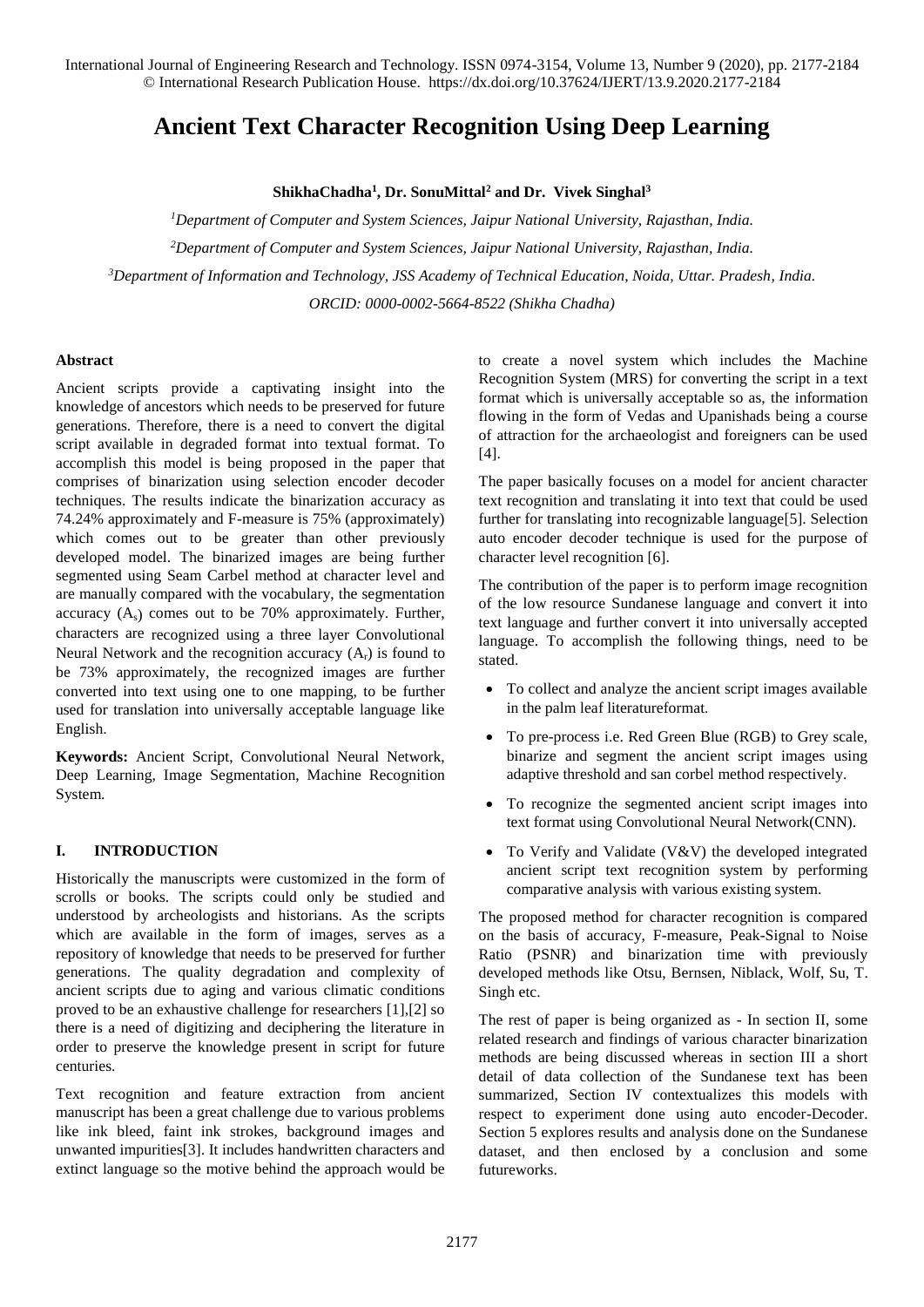# **II. RELATEDWORK**

The approach in [7] proposes Niblack based approach for implementing the filter for binarization. The efficiency achieved by the proposed technique is 85% approximately. Approach uses word Level and character level annotation is done in approach used in [8], which includes square coordinates that consists of coordinates of column-top-left, row-top-left, column-bottom-right, and row bottom-right. Ground truth binarized image is constructed using Otsu global thresholdingmethod.

The approach used in [9] encompasses of three-layer architecture. First layer comprises of binarization by normalizing Red Green Blue (RGB), second layer consists of calculating Hue-Saturation-Value (HSV), further the background imageestimation is done using direct subtraction and retrospective correction method and results are compared with various other methods. The Methodology suggested in [10] works in two phases, in which first phase neural network is used for recognition of isolated characters and second phase consist of recognition of word and character of variable length using Recurrent Neural Network (RNN) and CNN integrated technique.

The study done in [11] proposed a Khmer Character Recognition (KCR) system implemented with MATLAB environment using Self Organization Map (SOM) network. and multilayer feed-forward neural network using back propagation-learning. The recognition accuracy was achieved to 94.13%.The study done in [12] proposed a handwritten text recognition system on Khmer text using model which is divided into two stags firstly glyph class map generator is created in it class map is created using annotated information of glyph components, whereas in second module of the network the output from first module are encoded and transform it into a context vector. It is further decoded to produce the final wordtranscription.

The research proposed in [13] developed a dataset containing binarized image, ground truth dataset, word level annotated dataset which is publicly available for users. Otsu's global threshold is used for binarization. The technique proposed in [14] uses a hybrid model for the segmentation of line for 44 old Sundanese manuscripts. It uses the binarization free Seam Carving method and is able to separate small text located at bottom and the top of mail character, it is implemented on smallest energy function shown with evaluation matrix using which the accuracy has improved by 50%. The model proposed by [15] presents a scheme for Bi-directional Maximal Matching (BIMM) on Khmer clusters; it also focuses on Khmer word segmentation on both plain text and Microsoft Word document. For Word document, the implementation is done on currently active Word document and also on files one. The scheme compares the implementation of BIMM with Forward Maximal Matching (FMM) and Backward Maximal Matching (BMM) and with various similar algorithms. The result of accuracy found to be 98.13% whereas time spent was 2.581 seconds for Khmer contents.

In [16] proposed technique firstly transforms the width of the stroke for extracting connected components. Therefore, no of medial positions of text line are estimated using modified piece-wise projection profile technique Furthermore positions are modified adaptively according to the curvature of the actual text lines. Finally, a path finding approach is used finally to construct text line boundary for separating touching components and also to mark the boundary of the text lines. F-Measure result was estimated to be 92.92%. In [17] a model proposed uses Constrained Conditional Random Fields Model (CCRFM), with series of segmentation, POS tagging and Name Entity Recognition. In [18] proposed a Balinese character recognition system using RNN. Otsu's thresholding method is adapted to remove noise and convert it into grey scale. RNN faces the capacity to hold the data for short time so Bidirectional Long Short-Term Memory (BLSTM) is used for solving the problem of vanishing gradient problem, accuracy has been found to be98.75%.

In [18] a technique for Balinese text segmentation is being proposed that includes pre- processing i.e converting it into grey scale after which text segmentation is done usingLinear Discriminant Array (LDA) algorithm and the accuracy achieved is increased when compared. In technique [19] a method for historical document analysis has been proposed. Firstly, various neural networks are used like CNN, LSTM and RNN, secondly it focuses on word or text image of different length using both one and two dimensional RNN and error rate drops to 0.42. The method proposed in [20] uses a method by which the available Khmer text is firstly annotated which is further pre- processed using binarization and line, word, character, wise segmented. Three consecutive layer CNN model is used for recognition and the last layer is activated using ReLU activation function. The result into achieve an accuracy of 94.6 %.

# **III. MATERIALS AND METHOD**

As mentioned in problem statement, it is felt that a model needs to be developed for prevention and storing the culture and information present in the form of ancient palm leaf in degraded format, to be further used by future generations. The model consists of recognition part which comprises of

- Data acquisition that consists of secondary data collection from various sources.
- Pre-processing that needs to remove noise and convert it into grey scale then further segmenting the text in character level isdone.
- Recognition module that recognizes the text into image and converts it into textformat.

The network then recognizes the language by understanding the vocabulary of the language. The flow of the proposed recognition system is given in Fig 1.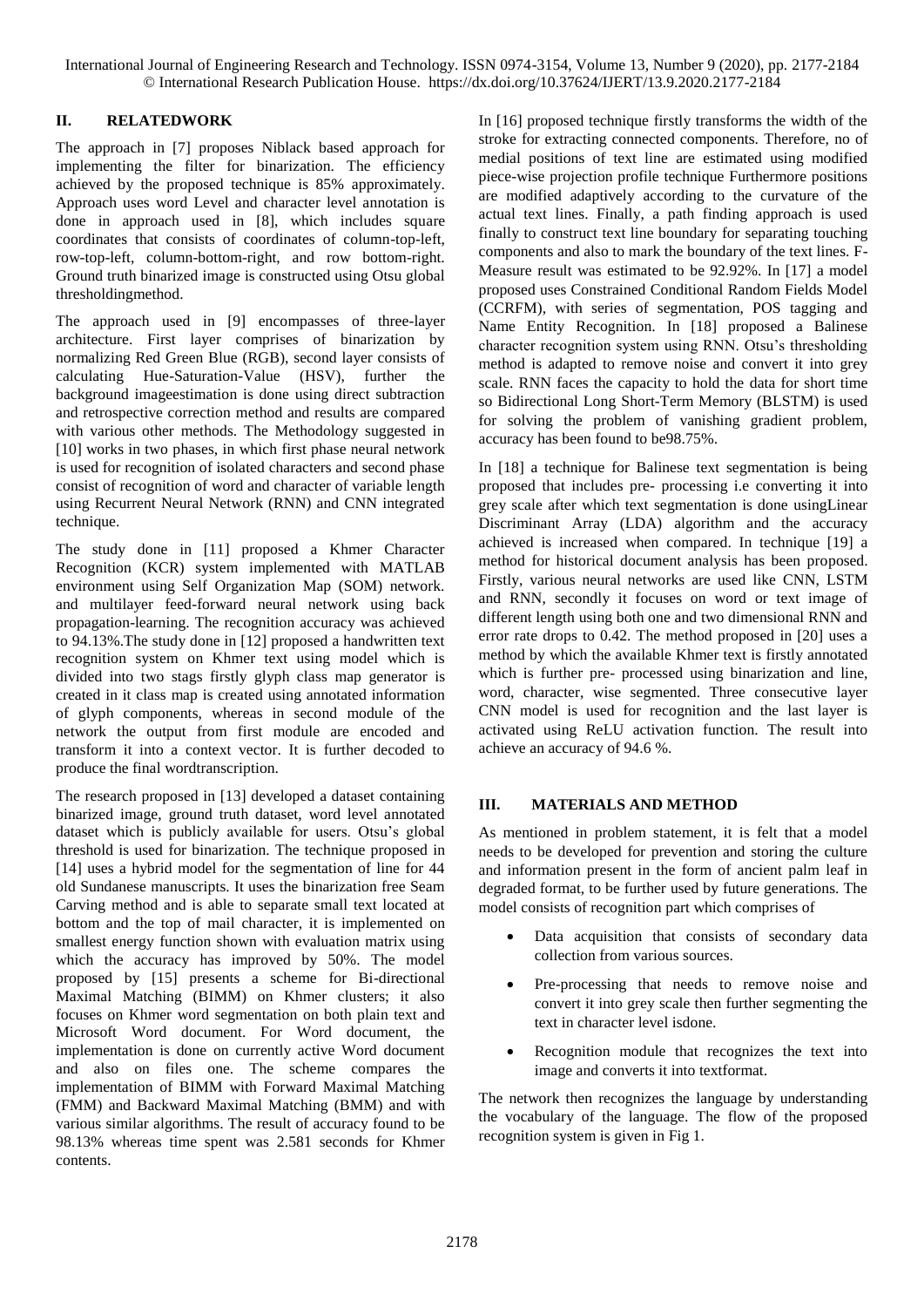

**Fig1.** Architecture For Text Recognition

# III.I DataAcquisition:

In the proposed study, secondary data collection has been done. The Sunda dataset is used, consisting of character level images of size 6.7 MB, word level annotated dataset of size 231 MB with 66 images of original Sudanese language [21] as shown in Fig 2, it consists of 66 classes with 27 consonants, 7 vowels and 10numerals.



**Fig. 2** Image of Character Level and Line level Dataset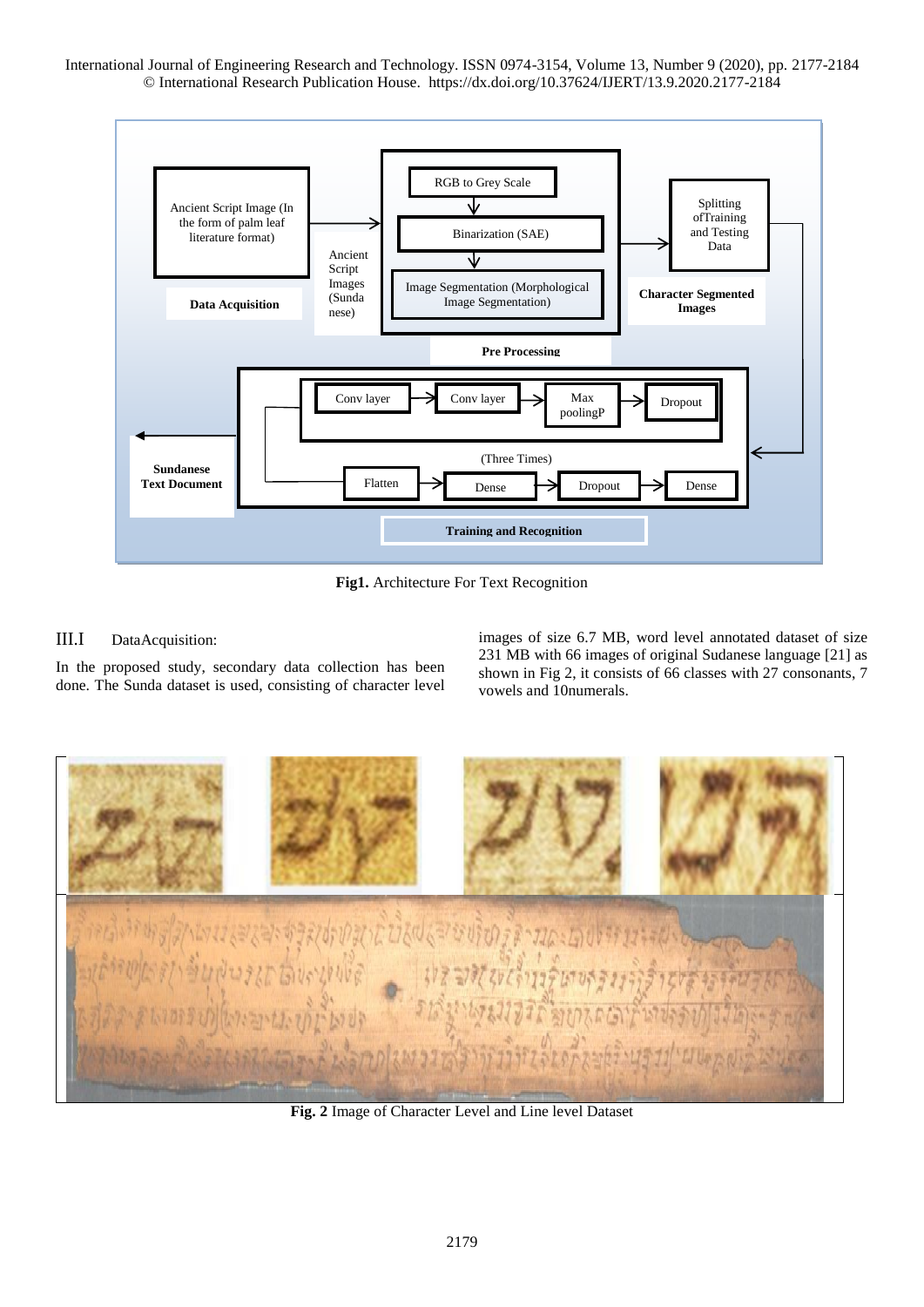## III.II Methodology

After Data acquisition the Image of ancient manuscripts have been collected, available in distress condition are preprocessed [22]. To preprocess the image it is firstly converted into grey scale so as to make it ready fordigitization.

Once the image is converted into grey scale it needs to be binarized. For the proposed method Convolutional Auto Encoder (CAE) is used for binarization that encompasses of an activation functions used for differentiating between foreground and background images the binary value is donated to each pixel in the image. Once model is trained the document is binarized by passing through the model using adaptivethreshold.

Adaptive threshold is used for image- to-image processing i.e label for each pixel is not computed independently but a taking an account label assigned to neighboring [23], [24]pixel as shown inalgorithm.

- 1. Local *extrema* of *S(t)* areidentified.
- 2. Incorporate the local maxima of the image for calculating the upper-envelope *emax(t)* and the local minima of image for getting lower-envelope *emin(t)*.

3. local mean (m) iscalculated

$$
M: \frac{emax(t) + emin(t)}{2}
$$
 (2)

4. Threshold function is calculatedas

$$
T=M+K.s \tag{3}
$$

Where *s* is the standard deviation, *K* is parameter to tune and *s* is standard deviation.

Selection Auto Encoder (SAE) is used [25] as it is able to learn an end-to-end transformation to binarize the image. Image of a fixed size is given as an input and themodel outputs a selection value for each pixel of the image depending on the confidence whether the pixel belongs to the foreground or background of the document. These values are eventually threshold to yield a discrete binary result. Autoencoder consist of feed forward neural network considering that input and output shape is exactly same [26] and is divided in two functions f and g where they are encoder and decoder functions. The comparison between original Sundanese Palm leaf image and binarized image is shown in Fig.4

ប់ពន្ធ័រនៅសង់មាត់ឈប់ណា(លកាតូណាជីវាថ្មជនសម្រា refericamatic senato sina mescano ලි හඳුනැගිලි ලෙබ්වා වූ ඉංග ගො





**Fig 5** Segmented Image Using Seam Carbel Approach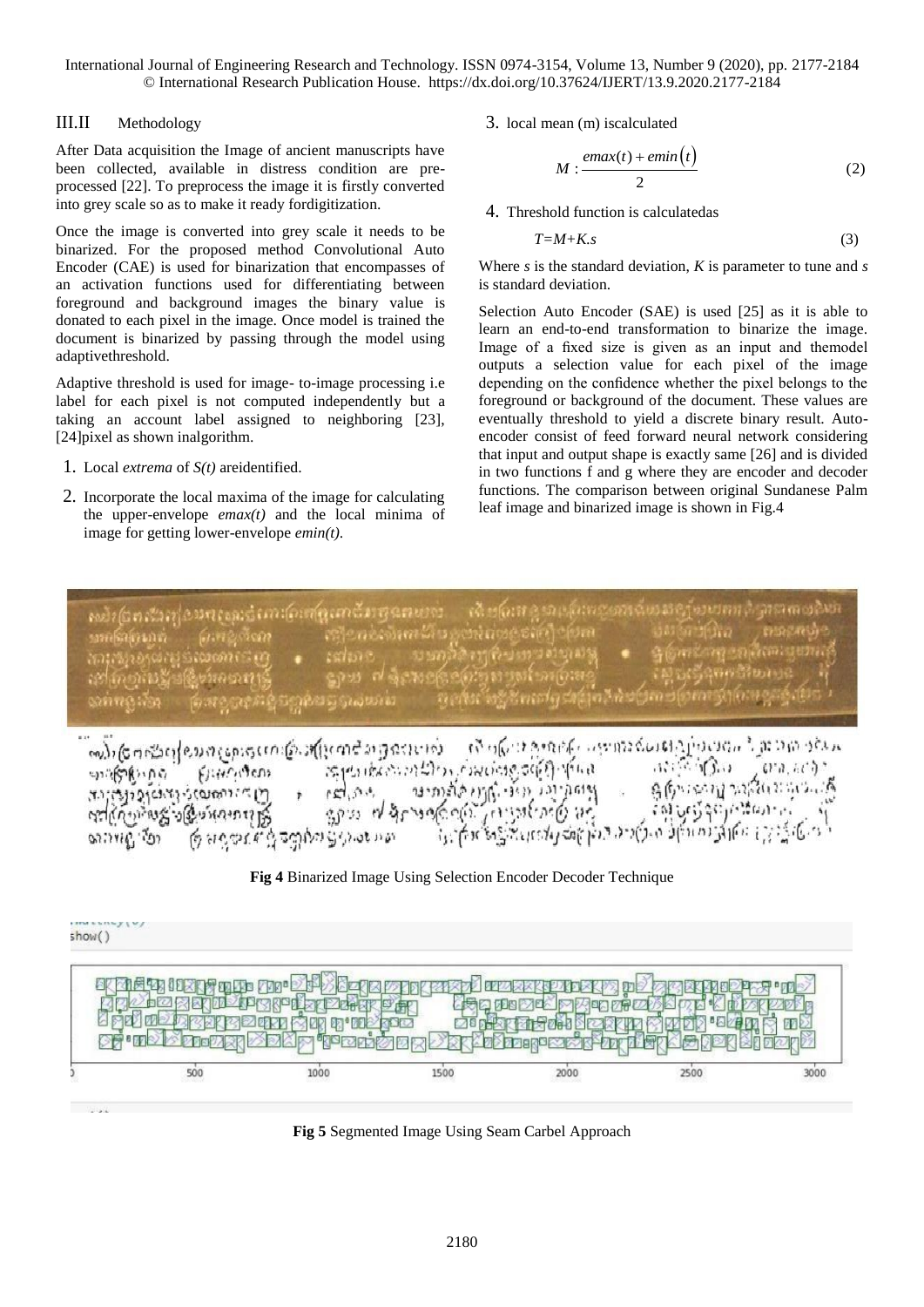The binarized images are segmented to change the image representation into the format, so as the image becomes more meaningful and can be easily analyzed. Image segmentation is used to locate objects and boundaries (lines, curves, etc.) in image. Basically, the process of assigning a label to every pixel in an image is the objective behind image segmentation, such that pixels with the same label share certain characteristics.

The proposed study uses morphological segmentation that partitions an image based on the topographic surface of the image. The image is separated into various non-overlapping regions with each region containing a unique particle [27] as shown in Fig. 5. The approach computes medial seams by splitting the input page image into columns whose smoothed projection profiles are then calculated. The positions of the medial seams are obtained based on the local maxima locations of the profiles. The goal of the second stage of the approach is to compute separating seams with the application on the energy map within the area restricted by the medial seams to retarget the size of the image, with preserving the prominent content. The technique carves paths that traverse the image from left to right. The path with the minimum cumulative energy is then chosen.

Thereafter, the segmentation and recognition is done using three layers of CNN. The proposed CNN framework consists of three convolutional layers, maxpooling layer, and dropout layer, flatten layer and dense layer as shown in Table.1.

|  | <b>Table 1:</b> Summary of Training Model |
|--|-------------------------------------------|
|--|-------------------------------------------|

| Layer (Type)                          | <b>Output Shape</b> | <b>Parameters</b> |
|---------------------------------------|---------------------|-------------------|
| Conv2d_1 (Conv2D)                     | (None.32,32,32)     | 895               |
| Conv2d_2 (Conv2D)                     | (None.30, 30, 32)   | 9248              |
| $max$ pooling $2d_1$<br>(MaxPooling2) | (None.15,15,32)     | $\theta$          |
| dropout_1 (Dropout)                   | (None.15,15,32)     | $\theta$          |
| $Conv2d_3(Conv2D)$                    | (None.15,15,64)     | 18496             |
| Conv2d_4(Conv2D)                      | (None.13,13,64)     | 36928             |
| max_pooling2d_2<br>(MaxPooling2)      | (None. $6,6,64$ )   | $\Omega$          |
| $dropout_2(Dropout)$                  | (None. $6, 6, 64$ ) | $\theta$          |
| $Conv2d_5(Conv2D)$                    | (None. $6, 6, 64$ ) | 36928             |
| Conv2d_6(Conv2D)                      | (None. $4, 4, 64$ ) | 36928             |
| $max$ pooling 2d 3<br>(MaxPooling2)   | (None. 2, 2, $64$ ) | $\Omega$          |
| $dropout_3(Dropout)$                  | (None. 2, 2, 64)    | $\Omega$          |

| flatten $1$ (Flatten) | (None. 256) | O        |
|-----------------------|-------------|----------|
| dense 1(Dense)        | (None. 512) | 131584   |
| dropout 4(Dropout)    | (None. 512) | $\theta$ |
| dense 2(Dense)        | (None. 10)  | 5130     |

The recognition model consists of three layers with each layer consisting of two convolutional layers, max pooling layer and one dropout layer. The image is firstly passed in convolutional layer two times. Convolutional layer uses set of detectable features to be applied on the filters after which max pooling layer is used to reduce the spatial size of the image as shown in Table 1 which is further passed to dropout layer for preventing over fitting.

Thereafter, the third layer the output image is passed to the flatten layer. It specifies a function mapping from the given filters to a vector so as the errors can be back propagated through convolutional layers. Thereafter the image is again passed to dropout layer in order to avoid over fitting. Finally, it is again passed to the last layer of model i.e. flatten layer to map the condensed filters to thevectors.

There are total 28 characters used in the dataset with 200 image each for every charter so the total dataset consist of 5600 characters which is further split into training and testing with the 3920 characters are used for training and 1680 for testing. The model has been trained on 50epochs.

The training and validation loss as shown in Fig 6 indicates the rise of accuracy with increase in number of epochs. Whereas the Fig 7 indicates the decrease in training and validation loss as the number of epochs increases.







**Fig. 7** Graph Showing Training and Validation Loss with 50 Epochs.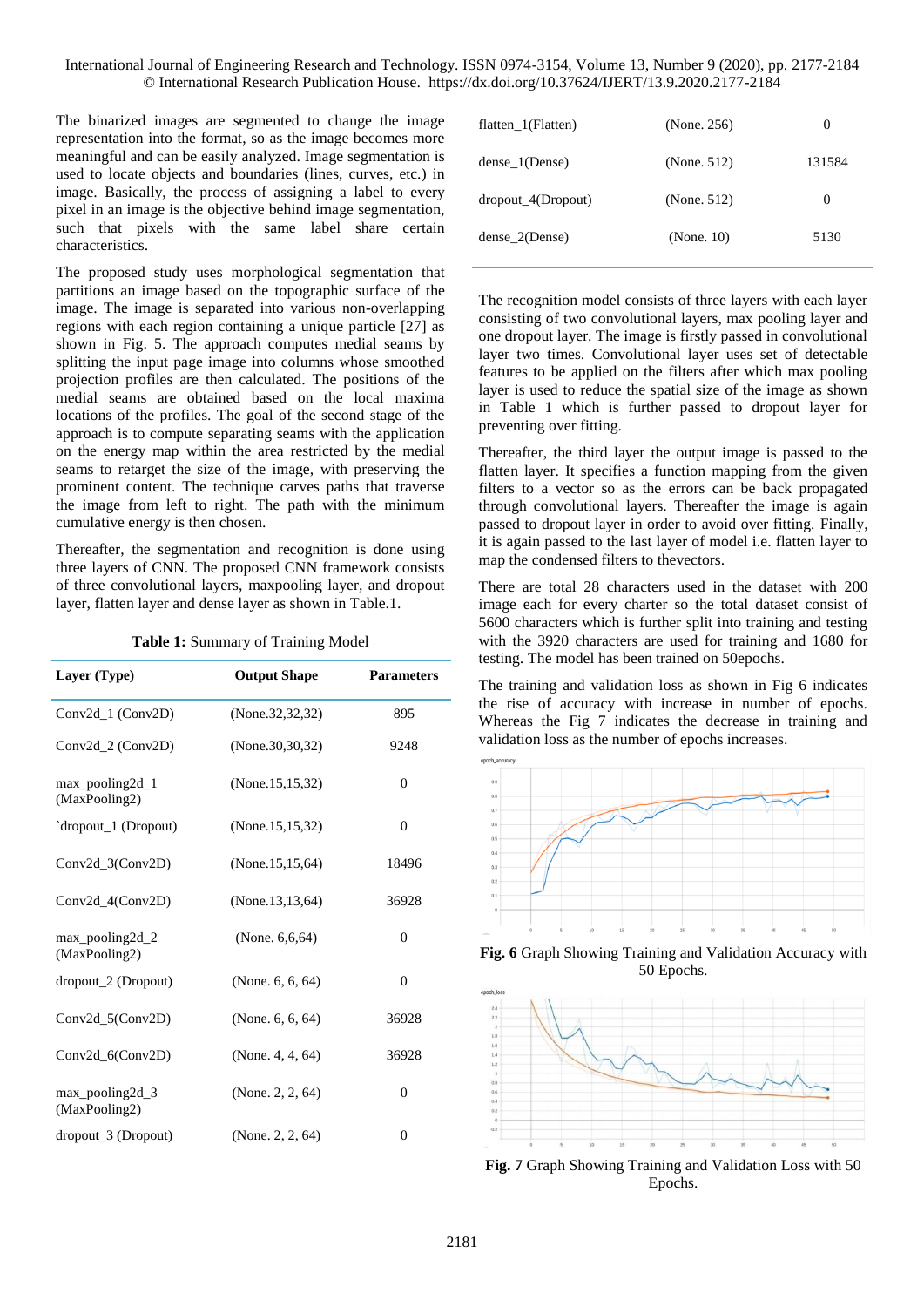#### **IV. RESULT AND CONCLUSION**

Once the Images are binarized the precision and recall is being calculated using equation and compared with various methods as shown in Table 2.

$$
Precision = \frac{r_p}{r_{p+Fn}} \tag{4}
$$

Where  $T_p$  is the total number of images that are true positive and  $F_n$  is number of True positive and  $Fn$  is number of False negative. Whereas the Recall is calculated using equation.

$$
Recall = \frac{r_p}{r_p + r_p} \tag{5}
$$

Where the  $T_p$  is no of True positive and  $F_p$  is number of false positive.

**Table 2:** Comparison Table of Precision and Recall

| <b>Method</b>    | Otsu | <b>Niblack</b> | <b>Sauvola</b> | SAE  |
|------------------|------|----------------|----------------|------|
| <b>Precision</b> | 0.57 | 0.51           | 0.59           | 0.71 |
| Recall           | 0.63 | 0.58           | 0.55           | 0.69 |

$$
Recall = \frac{T_q}{T_d} \tag{6}
$$

The binarization accuracy, F-measure, PSNR, Binarization time is being calculated and compared with other previously techniques like Otsu, Niblack, Bernsen etc as shown in Table 2.*F-measure* is shown is calculated using equation 1given below.

$$
F-Measure = \frac{\left(2 * Precision * Recall\right)}{\left(Precision + Recall\right)}\tag{7}
$$

Where  $T_q$  is majority as associated images and  $T_r$  is number of related images retrieved and Td is number of total related images.

|  | <b>Table 3:</b> Comparison Table of Precision and Recall |  |  |  |
|--|----------------------------------------------------------|--|--|--|
|--|----------------------------------------------------------|--|--|--|

| <b>Method</b> | <b>Accuracy</b> | <b>F-Measure</b> | <b>PSNR</b> | <b>Binarization time</b> |
|---------------|-----------------|------------------|-------------|--------------------------|
| Otsu          | 67.4893         | 62.4618          | 16.0021     | 5 sec                    |
| Bernsen       | 65.3366         | 54.6576          | 13.3129     | 15 sec                   |
| Niblack       | 68.4544         | 64.5834          | 16.9420     | 5 sec                    |
| Sauvola       | 67.6766         | 63.2703          | 16.3388     | 6 sec                    |
| Wolf          | 67.6808         | 67.6808          | 16.3466     | 9 sec                    |
| N.L.C.K       | 67.6099         | 63.0482          | 16.2159     | 10 <sub>sec</sub>        |
| Su            | 65.4219         | 54.9573          | 13.3931     | 30 sec                   |
| T.R Singh     | 65.9315         | 56.9001          | 13.9057     | 8 sec                    |
| Bataineh      | 67.0797         | 61.2912          | 15.3458     | 9 sec                    |
| Sauvola       | 67.0204         | 61.6551          | 15.2584     | 7 sec                    |
| Wan           | 67.1711         | 62.0681          | 15.4839     | 12 sec                   |
| <b>SAE</b>    | 74.2458         | 75.57            | 17.6964     | 3 min                    |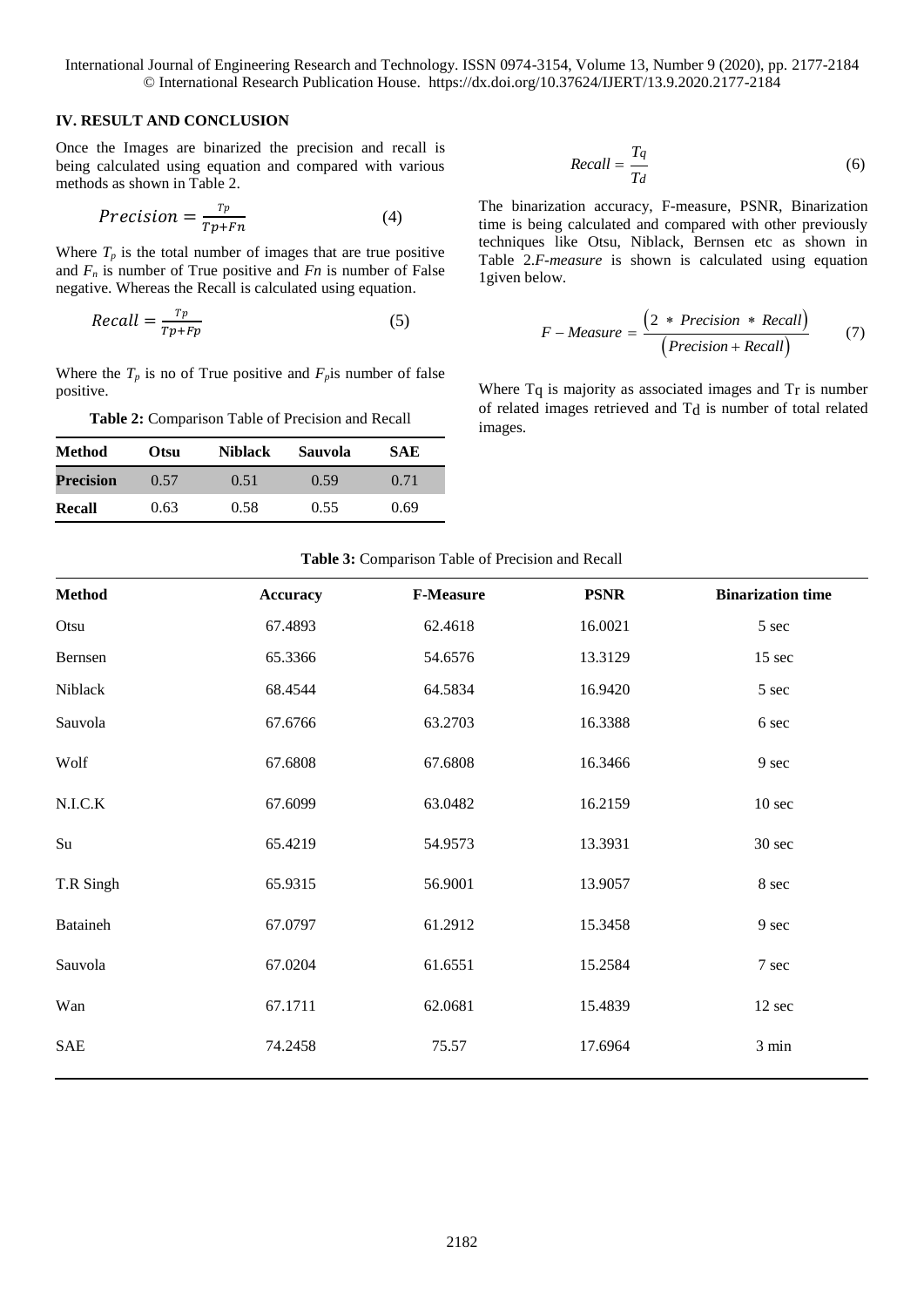International Journal of Engineering Research and Technology. ISSN 0974-3154, Volume 13, Number 9 (2020), pp. 2177-2184 © International Research Publication House. http://www.irphouse.com

Since there is no pre-developed software to test the accuracy for the segmentation (As) of Sudanese script, the accuracy had to be calculated manually by checking each character on the script  $N_t$  and then checking if the character was segmented correctly  $N_s$ . On checking the accuracy, it comes out to be 70%.

$$
A_s = \frac{N_s}{N_t} \times 100\tag{8}
$$

The CNN model used for the recognition of the characters gave the accuracy of 73% (approx.). The testing and the validation accuracy had to be calculated manually as there's no pre-developed software for Sudanese script and the accuracy came out to be 68%.

$$
A_r = \frac{N_r}{N_t} * 100\tag{9}
$$

where  $A_r$  is recognition accuracy and  $N_r$  is no of recognized images and  $N_t$  is the total number of images used. After the recognition the image is converted in text by mapping with 27 classes and is converted into text file as shown in Fig 8.



**Fig.8** Recognized Image Converted Into Text File

# **V. CONCLUSION**

In this paper character level recognition approach is proposed for Sundanese text written on palm leaf. The script available is present in degraded format, needs to be preserved and converted into text format for future generations. The approach used in the paper proposes an encoder decoder technique for binarization and results shows binarization accuracy as 74.24% and F-measure to be 75% that exceeds the other previouslydeveloped model. Further character level segmentation of the images are done using Seam Carbel method manually compared with the vocabulary, the segmentation accuracy As comes out to be 70%. Further, characters are recognized using three layers Convolutional Neural Network and the recognition accuracy comes out to be 73%. The recognized images use one to one mapping for further translation into recognizable text i.e. English.

In future the work may be conducted on multilingual ancient scripts recognition system, as the approach proposed is limited to one languagei.e. Sundanese.

#### **REFERENCES**

- [1] E. Paulus, M. Suryani, S. Hadi, and I. N. Yulita, "A novel scheme for handwritten binarization method on sundanese palm leaf document images," *Proc. 2nd Int. Conf. Informatics Comput. ICIC 2017*, vol. 2018- January, pp. 1–5, 2018, doi:10.1109/IAC.2017.8280586.
- [2] J. Calvo-Zaragoza and A. J. Gallego, *A selectional autoencoder approach for document image binarization*, vol. 86. Elsevier Ltd,2019.
- [3] V. Amrutha Raj, R. L. Jyothi, and A. Anilkumar, "Grantha script recognition from ancient palm leaves using histogram of orientation shape context," *Proc. Int. Conf. Comput. Methodol. Commun. ICCMC 2017*, vol. 2018-January, no. Iccmc, pp. 790–794, 2018, doi:10.1109/ICCMC.2017.8282574.
- [4] E. Paulus, M. Suryani, S. Hadi, R. Sopian, and A. Hidayat, "Binarization and Segmentation Framework for Sundanese Ancient Documents," *J. Sains Dasar*, vol. 6, no. 2, pp. 133–142, 2017, doi:10.21831/j.sainddasar.v6i2.15314.